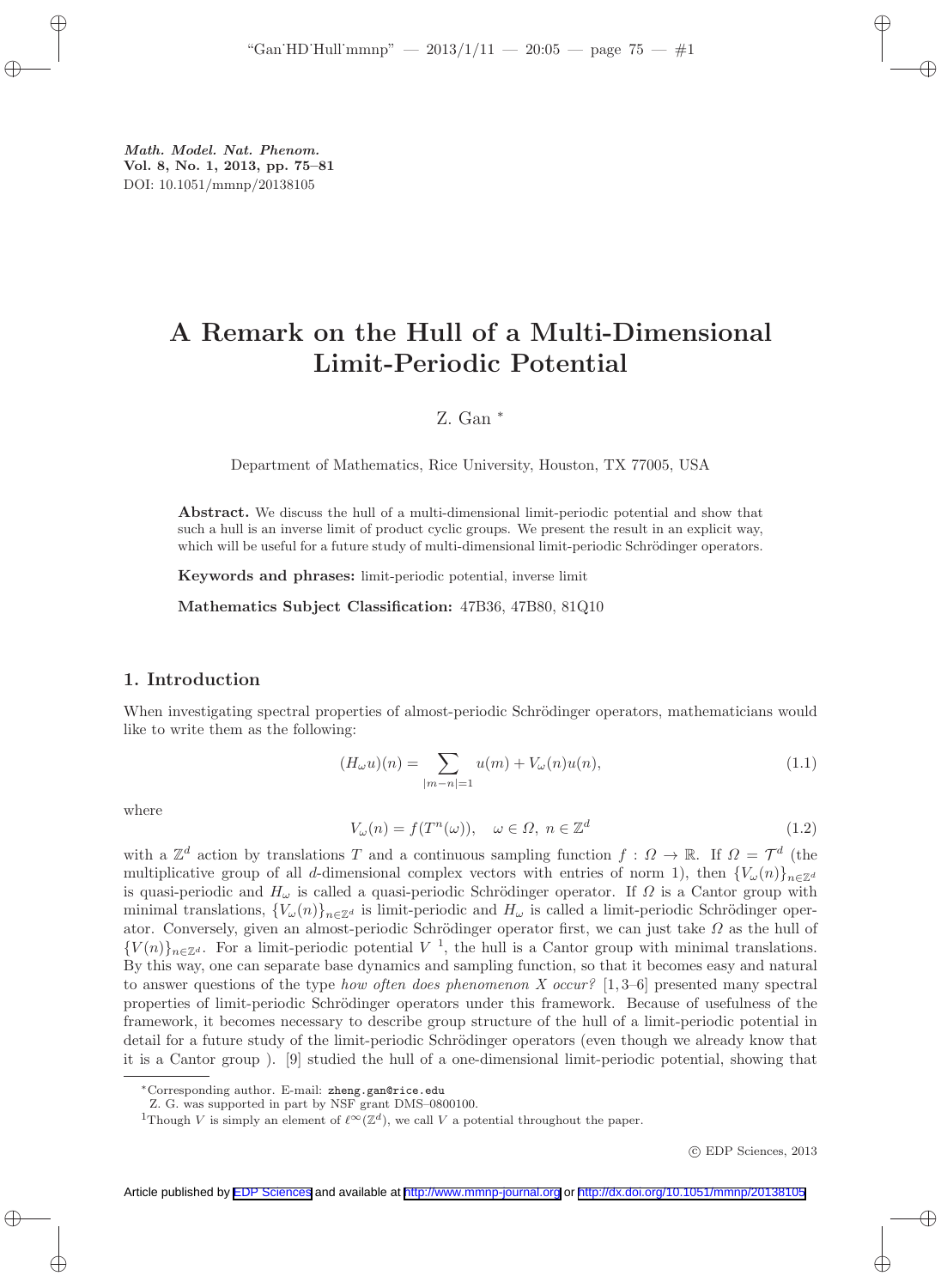the hull is isomorphic to the inverse limit of a sequence of cyclic groups, that is, a procyclic group. This paper will generalize to the multi-dimensional case and the main result in this paper is Theorem 2.8, stating that the hull of a multi-dimensional limit-periodic potential is isomorphic to the inverse limit of a sequence of product cyclic groups.

### 2. Preliminaries

Before stating the main result, let us introduce some preliminary facts. It is well known that there is a close connection between the hulls of limit-periodic potentials in  $\ell^{\infty}(\mathbb{Z}^d)$  and Cantor groups which admit a minimal  $\mathbb{Z}^d$  action by translations. For  $d = 1$ , this was worked out in detail in [1, Section 2]; for  $d > 1$ , this was worked out in [6, Section 2]. We rewrite some old definitions and results for the reader's convenience.

**Definition 2.1.** (a) We say that  $\Omega$  is a *Cantor group* if it is an infinite, totally disconnected, metrizable, compact Abelian group. We fix a metric dist on  $\Omega$  that is compatible with the topology.

(b) Consider a Cantor group  $\Omega$  and a  $\mathbb{Z}^d$  action by translations,  $\{T^n\}_{n\in\mathbb{Z}^d}$ . That is, there are  $\alpha_1, \ldots, \alpha_d \in \Omega$  such that for  $\omega \in \Omega$ , we have

$$
T^n \omega = \omega + \sum_{j=1}^d n_j \alpha_j,
$$
\n(2.1)

where we write the group operation as  $+$ <sup>2</sup>. We say that the action is *minimal* if all orbits are dense, that is, for each  $\omega \in \Omega$ , we have  $\overline{\{T^n \omega : n \in \mathbb{Z}^d\}} = \Omega$ .

**Definition 2.2.** Let  $d \in \mathbb{Z}_+$ . The group  $\mathbb{Z}^d$  acts on  $\ell^{\infty}(\mathbb{Z}^d)$  as  $(S_m V)(n) = V(n-m)$  for  $n, m \in \mathbb{Z}^d$  and  $V \in \ell^{\infty}(\mathbb{Z}^d)$ . The set  $orb(V) = \{S_m V : m \in \mathbb{Z}^d\}$  is called the *orbit* of V and the closure of its orbit is called its *hull*, that is, hull( $V$ ) =  $\overline{orb(V)}$ . An element V of  $\ell^{\infty}(\mathbb{Z}^d)$  is called *periodic* if its orbit is finite. It is called *limit-periodic* if it is not periodic and belongs to the closure of the set of periodic elements of  $\ell^{\infty}(\mathbb{Z}^d).$ 

V is periodic in the sense of Definition 2.2 if and only if it is periodic in each direction, that is, there are  $p_1,\ldots,p_d\in\mathbb{Z}_+$  such that for all  $n=(n_1,\ldots,n_d), k=(k_1,\ldots,k_d)\in\mathbb{Z}^d$ , we have  $V(n_1+k_1p_1,\ldots,n_d+k_d)$  $(k_d p_d) = V(n_1, \ldots, n_d)$ . We will call  $p = (p_1, \ldots, p_d) \in (\mathbb{Z}_+)^d$  a *periodicity vector* of V. There exists a smallest periodicity vector for a periodic  $V$ . The following proposition describes how limit-periodic potentials in  $\ell^{\infty}(\mathbb{Z}^d)$  may be generated.

**Proposition 2.3.** Suppose  $\Omega$  is a Cantor group that admits a minimal  $\mathbb{Z}^d$  action by translations,  ${T^n}_{n \in \mathbb{Z}^d}$ . Then, for every  $f \in C(\Omega, \mathbb{R})$  and every  $\omega \in \Omega$ , the potential  $V_\omega$  of  $\ell^{\infty}(\mathbb{Z}^d)$  defined by  $V_{\omega}(n) = f(T^n \omega)$  *is limit-periodic. Moreover, for each*  $\omega \in \Omega$ *, we have* hull $(V_{\omega}) = \{V_{\tilde{\omega}} : \tilde{\omega} \in \Omega\}$ *.* 

We first prove the following simple lemma:

**Lemma 2.4.** *Suppose that*  $\{T^n\}_{n\in\mathbb{Z}^d}$  *is an action by translations as in* (2.1) *on the compact Abelian group*  $\Omega$ *. Then, for each*  $j \in \{1, \ldots, d\}$ , there is a sequence  $\{n_k^{(j)}\}$  ${k \choose k}$ <sub>k</sub> $\in \mathbb{Z}_+$   $\subset \mathbb{Z}_+$  *such that*  $\lim_{k \to \infty} n_k^{(j)} \alpha_j = \omega_e$ , *the identity element of* Ω*.*

*Proof.* Let us fix j and explain how to find  $\{n_k^{(j)}\}$  $\{(\mathcal{G})\}_{k\in\mathbb{Z}_+} \subset \mathbb{Z}_+$ . Since  $\Omega$  is compact, there exists an increasing sequence of positive integers  $m_k \to \infty$  such that  $m_k \alpha_j$  converges to some  $\omega \in \Omega$  as  $k \to \infty$ . For each k, choose  $\tilde{m}_k \in \{m_{k+\ell} : \ell \geq 1\}$  such that  $n_k^{(j)}$  $k_k^{(j)} := \tilde{m}_k - m_k \geq k$ . Then,  $n_k^{(j)} \to \infty$  as  $k \to \infty$  and  $\lim_{k \to \infty} n_k^{(j)} \alpha_j = \omega - \omega = \omega_e$ , as desired.

 $2$ While  $+$  is a natural way to denote the group operation in the abstract setting, for the concrete groups that arise as hulls of limit-periodic elements of  $\ell^{\infty}(\mathbb{Z}^d)$ , this is ambiguous. Thus, in the concrete setting, we will prefer to use  $\cdot$  to denote the group operation.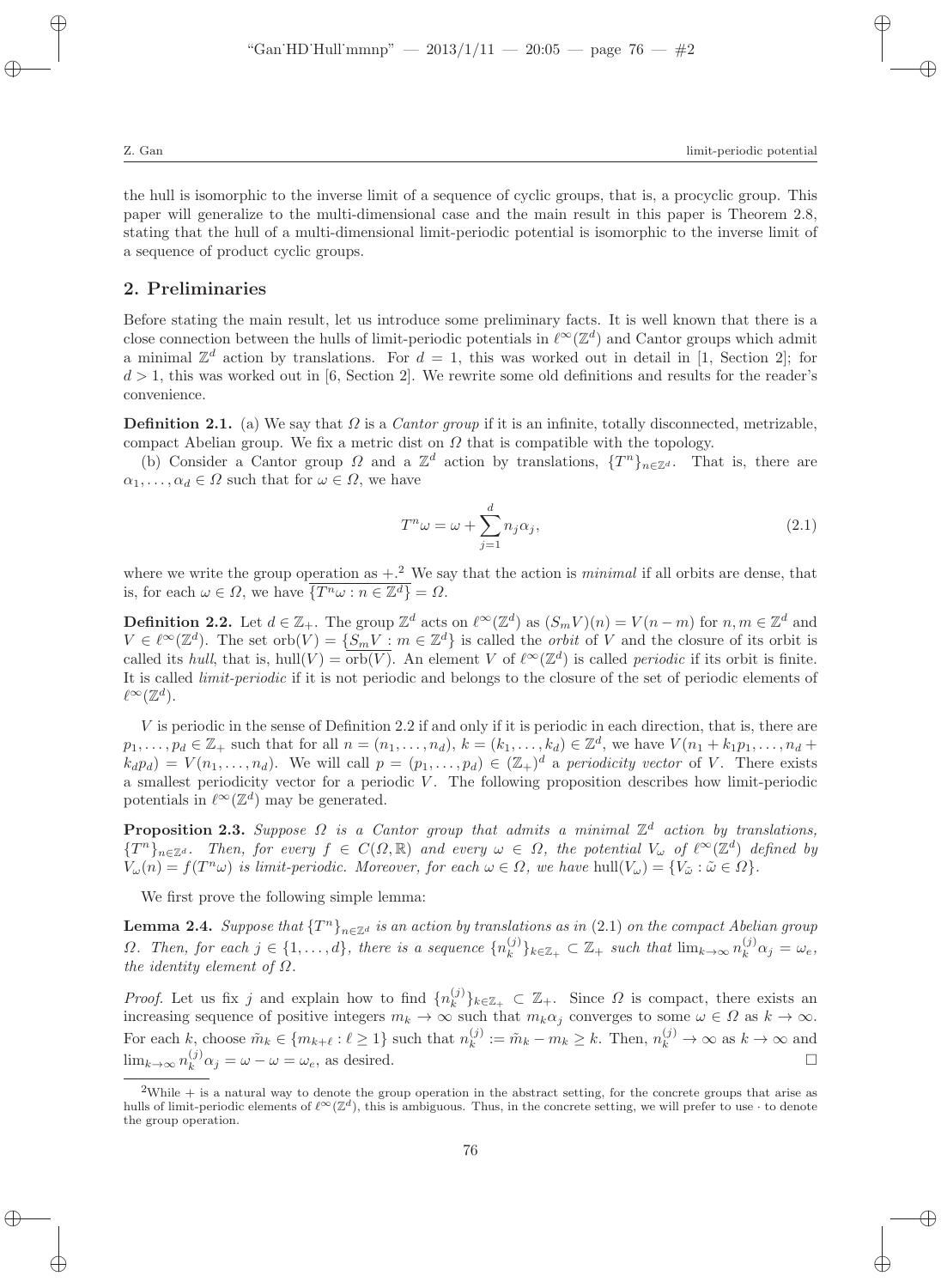*Proof of Proposition 2.3.* For a given  $\varepsilon > 0$ , we may choose a compact open neighborhood U of the identity  $\omega_e \in \Omega$  that is small enough so that  $|f(\omega + \omega_U) - f(\omega)| < \varepsilon$  for every  $\omega_U \in U$  and every  $\omega \in \Omega$ .

Since U is compact and open, we can choose  $\delta > 0$  such that  $dist(\omega_U, \omega_{\Omega \setminus U}) > \delta$  for every  $\omega_U \in U$ and every  $\omega_{\Omega\setminus U} \in \Omega \setminus U$ .

Lemma 2.4 shows that we can choose  $p_1, \ldots, p_d \in \mathbb{Z}_+$  such that  $d(\omega_e, p_j \alpha_j) < \delta$  for  $j = 1, \ldots, d$ . By the defining property of  $\delta$ , it follows that the closure of

$$
\left\{\sum_{j=1}^d n_j p_j \alpha_j : n = (n_1, \dots, n_d) \in \mathbb{Z}^d\right\}
$$

is a compact subgroup of  $\Omega$  that is contained in U. Its index is bounded by  $\prod p_j$ .

Now, given  $f \in C(\Omega,\mathbb{R})$  and  $\omega \in \Omega$ , we consider the potential  $V_{\omega}$  of  $\ell^{\infty}(\mathbb{Z}^d)$  defined by  $V_{\omega}(n) = f(T^n\omega)$ . With the arbitrary choice of  $\varepsilon > 0$  above and the resulting U and  $\delta > 0$ , we consider the following potential  $V^p_\omega$  of  $\ell^\infty(\mathbb{Z}^d)$ ,  $V^p_\omega(n) = f(T^{\tilde{n}}\omega)$ , where  $\tilde{n} = (\tilde{n}_1,\ldots,\tilde{n}_d)$  is defined by  $\tilde{n}_j \in \{0,\ldots,p_j-1\}$  and  $\tilde{n}_j \equiv n_j$ mod  $p_j$ . Thus,  $V^p_\omega$  is periodic. We have

$$
||V_{\omega} - V_{\omega}^{p}||_{\infty} = \sup_{n \in \mathbb{Z}^{d}} |V_{\omega}(n) - V_{\omega}^{p}(n)|
$$
  
= 
$$
\sup_{n \in \mathbb{Z}^{d}} |f(T^{n}\omega) - f(T^{\tilde{n}}\omega)|
$$
  
= 
$$
\sup_{n \in \mathbb{Z}^{d}} |f(T^{\tilde{n}}\omega + (T^{n}\omega - T^{\tilde{n}}\omega)) - f(T^{\tilde{n}}\omega)|
$$
  
< 
$$
< \varepsilon.
$$

The first three steps follow by simple rewriting, and the final step follows from the choice of U and the fact that, by construction,  $T^n \omega - T^n \omega$  belongs to U. This shows that  $V_\omega$  is limit-periodic since  $\varepsilon > 0$  is arbitrary and  $V^p_\omega$  is periodic.

The statement hull( $V_\omega$ ) = { $V_{\tilde{\omega}}$ :  $\tilde{\omega} \in \Omega$ } follows since both sides are compact and contain orb $(V_\omega)$ as a dense subset (for the right-hand side, this is a consequence of the minimality of the action). This completes the proof of the proposition.  $\square$ 

Thus, we have seen that a Cantor group that admits a minimal  $\mathbb{Z}^d$  action by translations and a continuous sampling function give rise to limit-periodic potentials of  $\ell^2(\mathbb{Z}^d)$ . Let us now turn to the converse. That is, given a limit-periodic potential of  $\ell^2(\mathbb{Z}^d)$ , we want to show that it arises in this way.

**Proposition 2.5.** Suppose  $V \in \ell^{\infty}(\mathbb{Z}^d)$  is limit-periodic. Then, hull(V) is compact and it has a unique *topological group structure so that* V *is the identity element and*  $\mathbb{Z}^d \to \text{hull}(V)$ ,  $m \mapsto S_m V$  *is a homomorphism. Moreover, the group structure is Abelian and there exist arbitrarily small compact open* neighborhoods of V in hull(V) that are finite index subgroups, and hull(V) admits a minimal  $\mathbb{Z}^d$  action *by translations.*

*Proof.* Since V is limit-periodic, we can find for each  $\varepsilon > 0$ , a periodic  $V_p$  with  $||V - V_p||_{\infty} < \varepsilon$ . Since orb $(V_p)$  is finite, it follows that orb $(V)$  is contained in the  $\varepsilon$ -neighborhood of a finite set. That is, orb $(V)$ is totally bounded and hence its closure  $hull(V)$  is compact.

Obviously, there is a unique group structure on orb(V) such that  $\mathbb{Z}^d \to \text{orb}(V)$ ,  $m \mapsto S_m V$  is a homomorphism. Our goal is to show that it extends uniquely to a group structure on  $hull(V)$ . It suffices to show uniform continuity of the group structure on  $orb(V)$ . This will then also show that the resulting extension of the group structure to  $hull(V)$  is Abelian. We have

$$
||S_{m_1+k_1}V - S_{m_2+k_2}V||_{\infty} = ||S_{m_1-m_2}V - S_{k_2-k_1}V||_{\infty}
$$
  
\n
$$
\leq ||S_{m_1-m_2}V - V||_{\infty} + ||V - S_{k_2-k_1}V||_{\infty}
$$
  
\n
$$
= ||S_{m_1}V - S_{m_2}V||_{\infty} + ||S_{k_1}V - S_{k_2}V||_{\infty}.
$$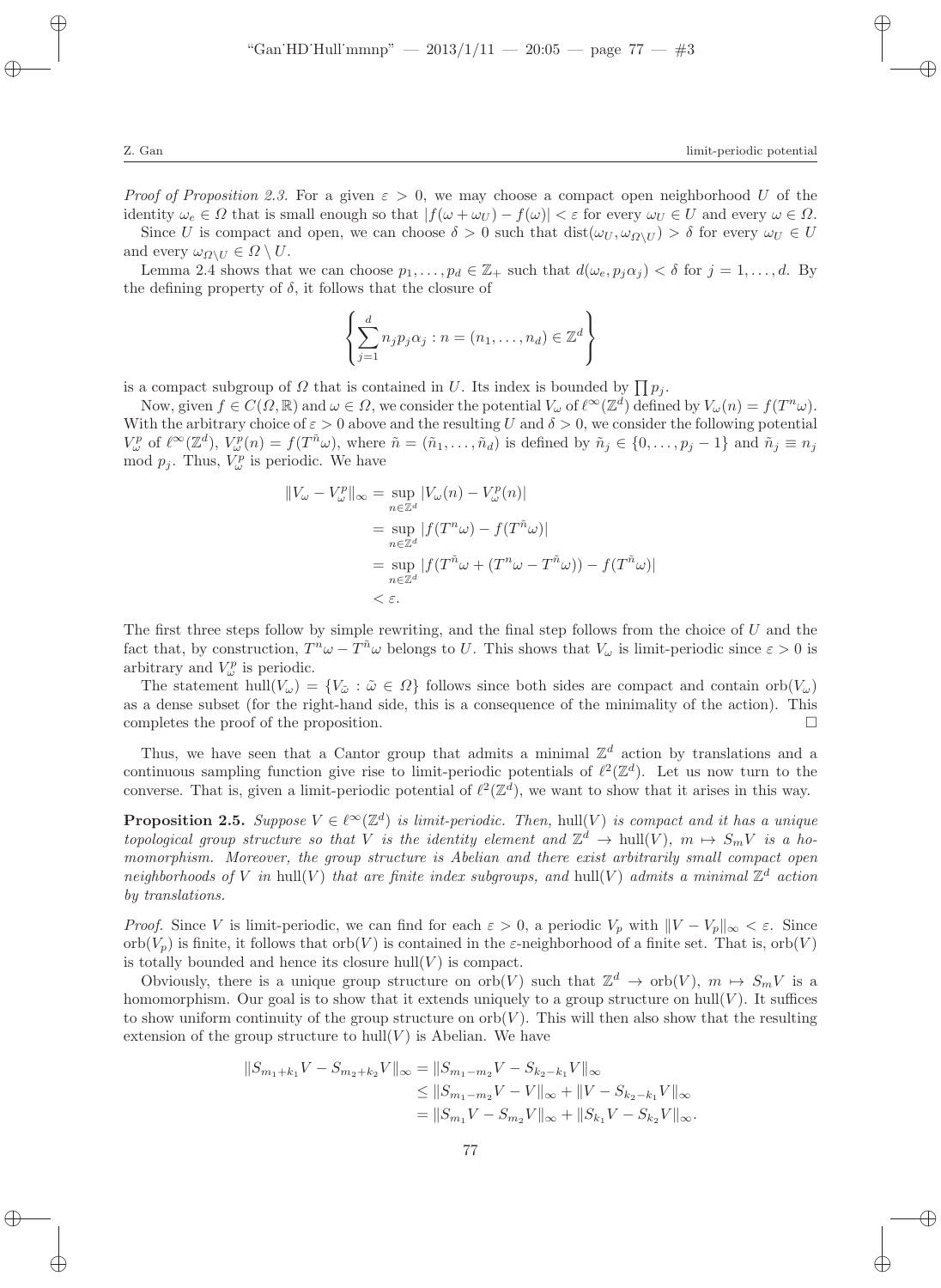Here, the first and the third step follow since translations are isometries and the second step follows from the triangle inequality. Put differently, if  $a, b, c, d \in \text{orb}(V)$  and we denote the group operation by  $\cdot$ , then  $||a \cdot b - c \cdot d||_{\infty} \le ||a - c||_{\infty} + ||b - d||_{\infty}$ , which shows the desired uniform continuity.

To prove the last statement about finite index subgroups in small neighborhoods of the identity, let  $\varepsilon > 0$  be given. Choose a periodic  $V_p \in \ell^{\infty}(\mathbb{Z}^d)$  with  $||V - V_p||_{\infty} < \frac{\varepsilon}{2}$ . Also, there are  $p_1, \ldots, p_d \in \mathbb{Z}_+$  such that for all  $n = (n_1, ..., n_d), k = (k_1, ..., k_d) \in \mathbb{Z}^d$ , we have  $V_p(n_1 + k_1p_1, ..., n_d + k_d p_d) = V_p(n_1, ..., n_d)$ . In other words,  $V_p$  is invariant under  $S_m$  for every  $m \in (p_1\mathbb{Z}) \times \cdots \times (p_d\mathbb{Z})$ . Clearly, the closure of  ${S_mV : m \in (p_1\mathbb{Z}) \times \cdots \times (p_d\mathbb{Z})}$ , which we denote by hull<sub>p</sub>(V), is a compact subgroup of hull(V) of index at most  $\prod p_j$ . Since hull(V) is the union of finitely many disjoint translates of hull<sub>p</sub>(V), it follows that  $hull_p(V)$  is also open. By the invariance property of  $V_p$ ,  $hull_p(V)$  is contained in the  $\frac{\varepsilon}{2}$ -ball around  $V_p$ , and hence it is contained in the  $\varepsilon$ -ball around V.

Last, the minimal  $\mathbb{Z}^d$  action is given by  $T^n = S_n$  with the translations  $S_n$  introduced above. Note that this action is indeed an action by translations in the sense of Definition 2.1, simply choosing  $\alpha_i =$  $T^{(0,\cdots,1,\cdots,0)}(V)$  with the j-th component being 1. Let us show that this action is minimal. It suffices to show that for  $\omega_1, \omega_2 \in \text{hull}(V)$  and  $\varepsilon > 0$ , there is  $n \in \mathbb{Z}^d$  such that  $\text{dist}(T^n \omega_1, \omega_2) = ||T^n \omega_1 - \omega_2||_{\infty} < \varepsilon$ . We can choose  $n_1, n_2 \in \mathbb{Z}^d$  such that  $\|\omega_j - T^{n_j}V\|_{\infty} < \frac{\varepsilon}{2}$ ,  $j = 1, 2$ . Now set  $n := n_2 - n_1$ . Putting everything together and using that  $T$  is an isometry, we find

$$
||T^{n}\omega_{1} - \omega_{2}||_{\infty} \le ||T^{n}\omega_{1} - T^{n+n_{1}}V||_{\infty} + ||T^{n+n_{1}}V - \omega_{2}||_{\infty}
$$
  
=  $||\omega_{1} - T^{n_{1}}V||_{\infty} + ||T^{n_{2}}V - \omega_{2}||_{\infty}$   
<  $\epsilon$ .

Next we will rewrite some results from  $[2,$  Appendix 1 in the d-dimensional context, introducing the frequency module for hull(V). Denote hull(V) by  $\Omega_V$ .  $\hat{\Omega}_V$ , of characters on  $\Omega_V$ , is naturally a topological subgroup of  $\mathcal{T}^d$ . By taking inverse image from  $[0,1]^d$  to  $\mathcal{T}^d$  under the map  $(\alpha_1,\cdots,\alpha_d)$   $\rightarrow$  $(e^{2i\pi\alpha_1},\dots,e^{2i\pi\alpha_d})$ , we obtain  $\hat{\Omega}_V$  as a subgroup of  $[0,1]^d$ , called the *frequency module* of V.  $\hat{\Omega}_V$  is countable since  $\Omega_V$  has a countable dense set. Since  $\hat{\Omega}_V$  is a subgroup of  $[0,1]^d$ , given  $\alpha, \beta \in \hat{\Omega}_V$ , and integers  $n_1, n_2$ , we have that  $n_1\alpha + n_2\beta \mod 1 \in \hat{\Omega}_V$ , i.e.  $\hat{\Omega}_V$  is a module over  $\mathbb Z$  (one should automatically consider mod 1 when discussing  $\hat{\Omega}_V$  so that we don't have to write mod 1 every time).

The Peter-Weyl theorem assures us that any  $V$  is a uniform limit of finite sums of the form  $\sum_{j=1}^{k} c_j e^{i2\pi \alpha^{(j)} \cdot n}$  with  $\alpha^{(j)} \in \hat{\Omega}_V$ . From this it follows that

**Proposition 2.6.** *The frequency module,*  $\hat{\Omega}_V$ *, is the module generated by* 

$$
\left\{\alpha : \lim_{k \to \infty} \frac{1}{(2k)^d} \sum_{n \in [-k,k]^d} V(n) e^{-i2\pi n \cdot \alpha} \neq 0, \alpha \in [0,1]^d \right\}.
$$

For  $\alpha, \beta \in [0,1]^d$ , we say that they have a *common divisor*  $\gamma \in [0,1]^d$  if there exist  $n, m \in \mathbb{Z}^d$  such that for  $1 \leq j \leq d$ ,  $n_j \gamma_j = \alpha_j$  and  $m_j \gamma_j = \beta_j$  respectively. Like [2, Theorem A.1.3], we then have

**Proposition 2.7.** V *is limit-periodic if and only if*  $\hat{\Omega}_V$  *has the property that any*  $\alpha, \beta \in \hat{\Omega}_V$  *have a common divisor in*  $\hat{\Omega}_V$ .

*Proof.* For  $\alpha, \beta \in \hat{\Omega}_V$ , by Proposition 2.6

$$
a = \lim_{k \to \infty} \frac{1}{(2k)^d} \sum_{n \in [-k, k]^d} V(n) e^{-i2\pi n \cdot \alpha}
$$

and

$$
b = \lim_{k \to \infty} \frac{1}{(2k)^d} \sum_{n \in [-k, k]^d} V(n) e^{-i2\pi n \cdot \beta}
$$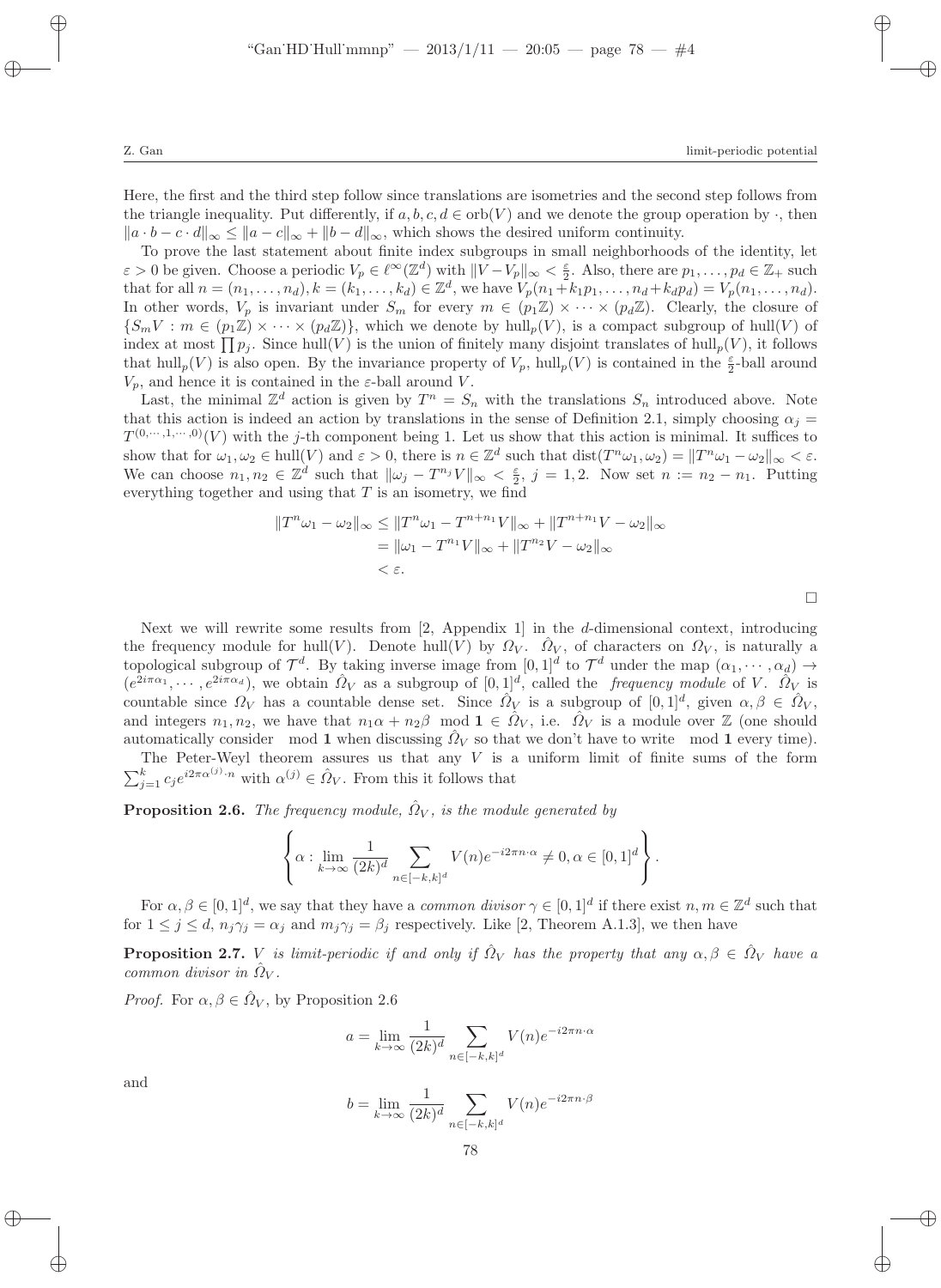are both non-zero. Choose a periodic potential  $P \in \ell^{\infty} \mathbb{Z}$  with

$$
||P - V||_{\infty} \le \frac{1}{2} \min(|a|, |b|).
$$

It follows that

$$
\lim_{k \to \infty} \frac{1}{(2k)^d} \sum_{n \in [-k, k]^d} P(n) e^{-i2\pi n \cdot \gamma} \neq 0
$$

for  $\gamma = \alpha, \beta$ . Let  $p = (p_1, \dots, p_2)$  be the smallest periodicity vector of P. The frequency module of P can be generated by  $\{(0, \dots, 0, 1/p_j, 0, \dots, 0): 1 \leq j \leq d\}$  as a Z module. Since  $\alpha, \beta$  both belong to the frequency module of P,  $1/p_j$  must divide both  $\alpha_j$  and  $\beta_j$ . So  $(1/p_1, \dots, 1/p_d)$  is a common divisor of  $\alpha$ and β. Similarly any finite subset of the generating set  $\left\{\alpha : \lim_{k \to \infty} \frac{1}{(2k)^d} \sum_{n \in [-k,k]^d} V(k) e^{-i2\pi n \cdot \alpha} \neq 0\right\}$ have a common divisor. Since we can select the greatest common divisor, the property follows.

Conversely, if  $\hat{\Omega}_V$  has the property, any finite sum  $\sum_{j=1}^k c_j e^{i2\pi \alpha^{(j)}\cdot n}$  with  $\alpha_j \in \hat{\Omega}_V$  is periodic since the  $\alpha^{(j)}$  have a common divisor. By the Peter-Weyl theorem, V is limit-periodic.

Since any finite collection of  $\alpha^{(j)}$  have a common divisor in  $\hat{\Omega}_V$  and furthermore V is a uniform limit of finite sums of the form  $\sum_{j=1}^{k} c_j e^{i2\pi \alpha^{(j)}\cdot n}$ , we can find a sequence of periodic  $P^{(k)} \in \ell^{\infty}(\mathbb{Z}^d)$  which satisfy the following: (i)  $\lim_{k\to\infty} P^{(k)} = V$  in  $\ell^{\infty}$ -norm. (ii) Write  $p^{(k)}$  as the smallest periodicity vector of  $P^{(k)}$ . We have  $p_i^{(k)}|p_i^{(k+1)}$  for every  $1 \leq i \leq d$ . (iii)  $\left(\frac{1}{n^{(i)}}\right)$  $\frac{1}{p_1^{(k)}}, \cdots, \frac{1}{p_d^{(l)}}$  $p_d^{(k)}$  $\Big) \in \hat{\Omega}_V$  for all k.

Write  $G_V = \left\{ \begin{pmatrix} 1 & 0 \\ 0 & 1 \end{pmatrix} \right\}$  $\frac{1}{p_1^{(k)}}, \cdots, \frac{1}{p_d^{(l)}}$  $p_d^{(k)}$  $\Big) : k \in \mathbb{Z}_+ \Big\}$ . Clearly,  $G_V \subset \hat{\Omega}_V$ . From the proof of Proposition 2.7,

we can see that for any vector  $n \in \mathbb{Z}^d$  and  $\alpha \in G_V$ ,  $(n_1\alpha_1, n_2\alpha_2, \cdots, n_d\alpha_d) \in \hat{\Omega}_V$ . Moreover, with the common divisor property,  $\hat{Q}_V$  can be generated by  $G_V$  by such a  $\mathbb{Z}^d$  action, i.e., entry by entry multiplication. Write  $F_V = \left\{ \left( p_1^{(k)}, \cdots, p_d^{(k)} \right) \right\}$  $\begin{bmatrix} (k) \ d \end{bmatrix}$ :  $k \in \mathbb{Z}_+$ . We call  $F_V$  a *frequency integer vector set* of V. Write  $X^{(k)} = \mathbb{Z}_{p_1^{(k)}} \times \cdots \times \mathbb{Z}_{p_d^{(k)}}$ , a product cyclic group. Let X be the inverse limit of  $\{X^{(k)}\}_{k \in \mathbb{Z}_+}$  (we will introduce the inverse limit concept in the next section). Our main result is the following.

**Theorem 2.8.**  $\Omega_V$  *is isomorphic to* X.

#### 3. Inverse limits

A *directed* set is a partially ordered set I such that for all  $i_1, i_2 \in I$  there is an element  $j \in I$  for which  $i_1 \leq j$  and  $i_2 \leq j$ .

**Definition 3.1.** An inverse system  $(X_i, \phi_{ij})$  of topological groups indexed by a directed set I consists of a family  $(X_i \mid i \in I)$  of topological groups and a family  $(\phi_{ij} : X_j \to X_i \mid i, j \in I, i \leq j)$  of continuous homomorphisms such that  $\phi_{ii}$  is the identity map  $id_{X_i}$  for each i and  $\phi_{ij}\phi_{jk} = \phi_{ik}$  whenever  $i \leq j \leq k$ .

**Definition 3.2.** An inverse limit  $(X, \phi_i)$  of an inverse system  $(X_i, \phi_{ij})$  of topological groups is a topological group together with a compatible family  $(\phi_i : X \to X_i)$  of continuous homomorphisms with the following universal property: whenever  $(\varphi_i: Y \to X_i)$  is a compatible family of continuous homomorphisms from a topological group Y, there is a unique continuous homomorphism  $\varphi: Y \to X$  such that  $\phi_i \varphi = \varphi_i$  for each *i*.

**Proposition 3.3.** [10, Proposition 1.1.4] *Let*  $(X_i, \phi_{ij})$  *be an inverse system of topological groups, indexed by* I*.*

(1). There exists an inverse limit  $(X, \phi_i)$  of  $(X_i, \phi_{ij})$ , for which X is a topological group and the maps φ<sup>i</sup> *are continuous homomorphisms.*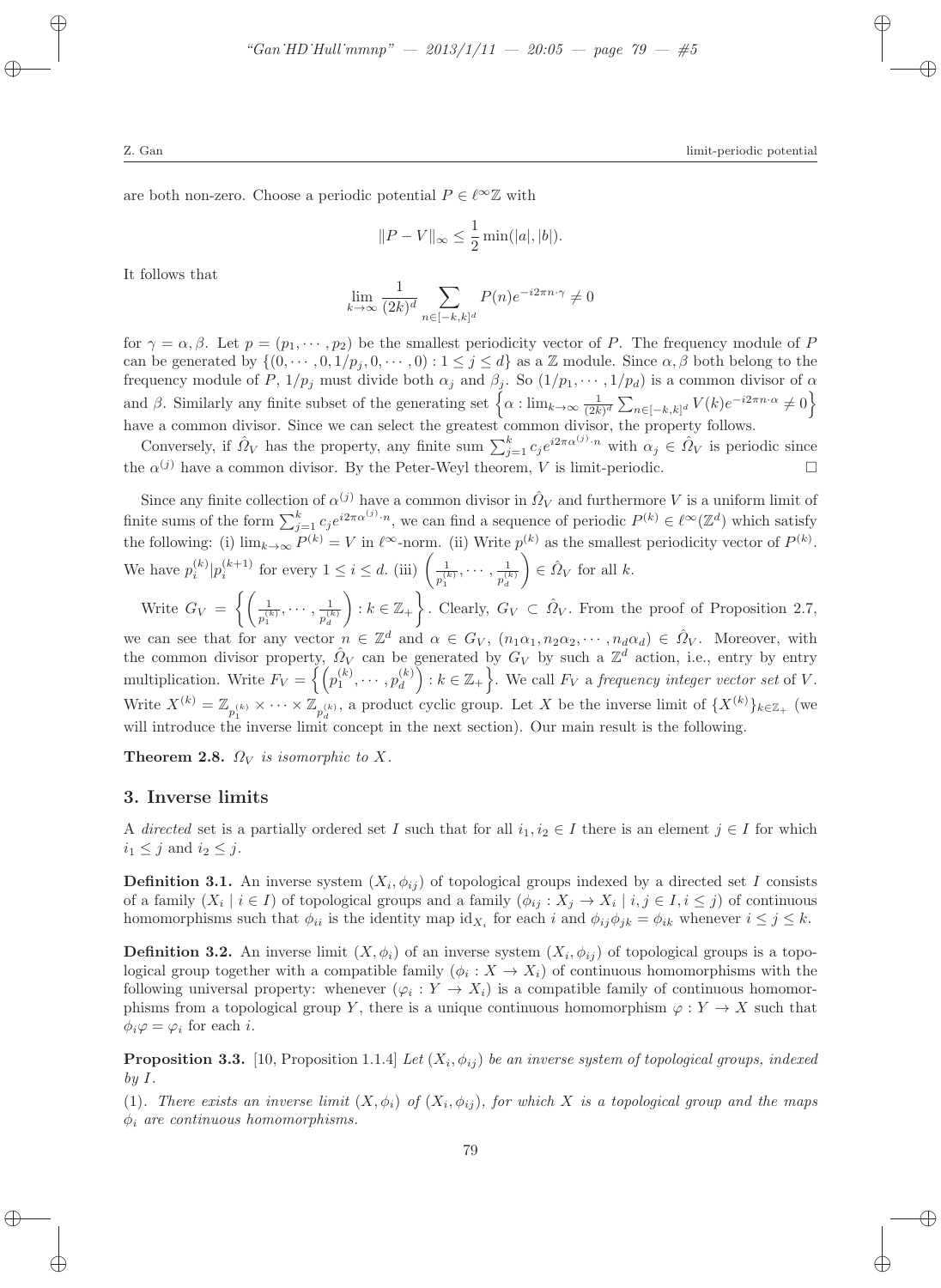(2). If  $(X^{(1)}, \phi_i^{(1)})$  and  $(X^{(2)}, \phi_i^{(2)})$  are inverse limits of the inverse system, then there is an isomorphism  $\bar{\phi}: X^{(1)} \to X^{(2)}$  such that  $\phi_i^{(2)} \bar{\phi} = \phi_i^{(1)}$  for each *i*.

(3). Write  $G = \prod_{i \in I} X_i$  with the product topology and for each i write  $\pi_i$  for the projection map from G *to* Xi*. Define*

 $X = \{c \in G : \phi_{ij}\pi_j(c) = \pi_i(c) \text{ for all } i, j \text{ with } j \geq i\}$ 

*and*  $\phi_i = \pi_i | X$  *for each i. Then*  $(X, \phi_i)$  *is an inverse limit of*  $(X_i, \phi_{ij})$ *.* 

The above proposition shows that the inverse limit of an inverse system  $(X_i, \phi_{ij})$  exists and is unique up to isomorphism. A topological *profinite* group is by definition an inverse limit of finite topological groups. The inverse limit of a sequence of cyclic groups is called a *procyclic* group.

# 4. Proof of Theorem 2.8

For a d-dimensional limit-periodic potential V, there exist periodic potentials  $\{P^{(k)}\}_{k\in\mathbb{Z}_+}$  converging to V uniformly.  $P^{(k)}$  has the smallest periodicity vector  $p^{(k)} = (p_1^{(k)}, \dots, p_d^{(k)})$  $\binom{k}{d}$ . Let's consider hull(V). hull(V) has a strongly minimal  $\mathbb{Z}^d$  action  $T^n = S_n$  with  $\alpha_j = T^{(0,\cdots,1,\cdots,0)}(V)$  (the j-th component being 1).  $F_V = \left\{ \left( p_1^{(k)}, \cdots, p_d^{(k)} \right) \right\}$  $\begin{bmatrix} (k) \\ d \end{bmatrix}$ :  $k \in \mathbb{Z}_+$  is a frequency integer vector set of hull $(V)$ .

From  $(0, \dots, 0)$  to  $(p_1^{(k)} - 1, \dots, p_d^{(k)} - 1)$ , there are  $h^{(k)} = p_1^{(k)} p_2^{(k)} \dots p_d^{(k)}$  $\frac{d}{d}$  vectors. Denote these vectors by  $\gamma^{(k)}$ ,  $\gamma^{(k2)}$ ,  $\cdots$ ,  $\gamma^{(kh(k))}$  for writing convenience. Make  $\gamma^{(11)} = (0, \cdots, 0)$  and furthermore  $\gamma^{(ki)} = \gamma^{(mi)}$  when  $k > m$  with neat ordering.  $\gamma_j^{(k1)}$  means the j-th entry of the vector  $\gamma^{(k1)}$ . Write

$$
H^{(ki)} = \left\{ \sum_{j=1}^{d} \left( \gamma_j^{(ki)} + h_j p_j^{(k)} \right) \alpha_j : h_j \in \mathbb{Z} \right\}
$$

and

$$
U^{(ki)} = \overline{\left\{ \sum_{j=1}^{d} \left( \gamma_j^{(ki)} + h_j p_j^{(k)} \right) \alpha_j : h_j \in \mathbb{Z} \right\}}
$$

in the space hull(V) for  $1 \leq i \leq h^{(k)}$ . Next we will first show that

$$
\bigcap_{k=m}^{\infty} U^{(ki)} = \left\{ \sum_{j=1}^{d} \gamma_j^{(mi)} \alpha_j \right\}
$$

for  $1 \leq i \leq h^{(m)}$ .

Assume  $j = 1$ . Like in the proof of Proposition 2.3, given any E, a compact open neighborhood of V, we can choose  $\delta > 0$  such that  $dist(\omega_E, \omega_{\text{hull}(V) \setminus E}) > \delta$  for every  $\omega_E \in E$  and every  $\omega_{\text{hull}(V)\setminus E} \in \text{hull}(V) \setminus E$ . Choose  $P^{(m)}$  so that  $||V - P^{(m)}|| \le \delta/2$ . We have  $||V - T^{(0, \dots, p_j^{(m)}, \dots, 0)}(V)|| =$  $\left\| V - P^{(m)} + T^{(0,\dots,p_j^{(m)},\dots,0)}(P^{(m)}) - T^{(0,\dots,p_j^{(m)},\dots,0)}(V) \right\| \leq \delta \text{ for } j = 1,2,\dots,d.$  By the defining prop- $\parallel$ 

erty of  $\delta$ , it follows that  $p_j^{(m)}\alpha_j$  is contained in E. Then  $U^{(m)}$  is contained in E. So we can conclude that  $\bigcap_{k=1}^{\infty} U^{(k)} = \{V\} = \{\sum_{j=1}^{d} \gamma_j^{(11)} \alpha_j\}.$  Note that for  $1 \leq i \leq h^{(m)}$ ,  $\gamma^{(ki)} = \gamma^{(mi)}$  when  $k \geq m$  and  $U^{(k+1)i} \subset U^{(ki)}$  since  $p_i^{(k)} | p_i^{(k+1)}$ . Similarly, we have

$$
\bigcap_{k=m}^{\infty} U^{(ki)} = \left\{ \sum_{j=1}^{d} \gamma_j^{(mi)} \alpha_j \right\}.
$$
\n(4.1)